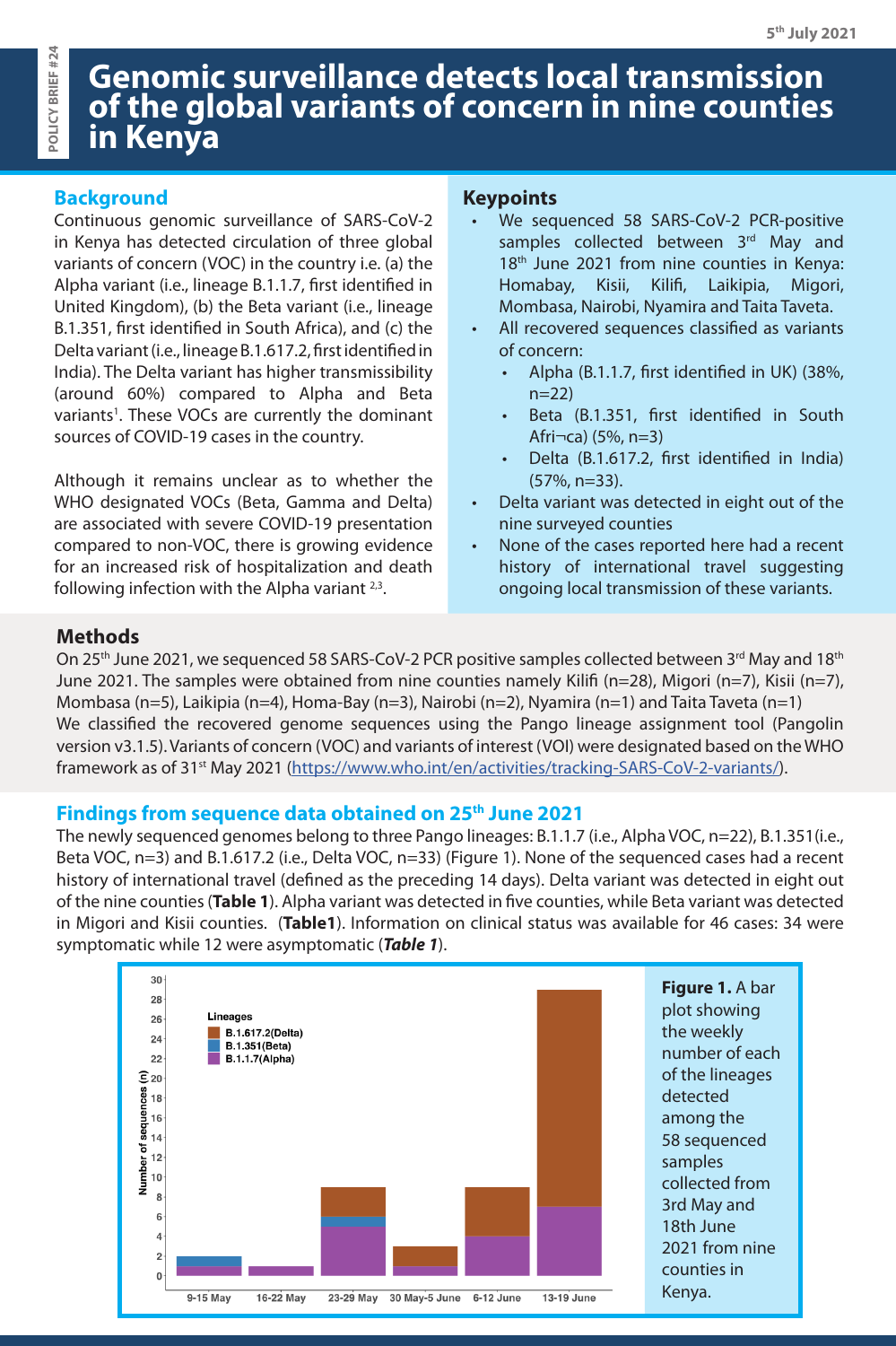#### **Temporal lineage dynamics.**

We observe replacement of previously circulating lineages by VOCs overtime; Beta variant was first detected in our surveillance in December 2020, Alpha variant was first detected in our surveillance in February 2021, while Delta variant was first detected in April 2021 (**Figure 2**). The VOCs are now the dominant lineages from our genomic surveillance data (**Figure 2**).



**Figure 2.** Temporal distribution of the common Pango lineages identified from our geneomic sureveillance from March 2020 to 25 June 2021. The values on top of the bars indicate the total number of sequences per month.

**Table 1.** A summary of 58 SARS-CoV-2 RT-PCR positive samples collected between 3rd May and 18th June 2021 in 9 counties in Kenya.

|                              | B.1.1.7 (Alpha) (n=22) | $B.1.351$ (Beta) $(n=3)$ | B.1.617.2 (Delta) (n=33) |
|------------------------------|------------------------|--------------------------|--------------------------|
| <b>Location</b>              |                        |                          |                          |
| Homabay                      | 1                      | $\mathbf 0$              | 2                        |
| Kilifi                       | 10                     | 0                        | 18                       |
| Kisii                        | 5                      |                          | 1                        |
| Laikipia                     | 0                      | 0                        | 4                        |
| Migori                       | 5                      | $\overline{2}$           | 0                        |
| Mombasa                      | $\mathbf 0$            | $\Omega$                 | 5                        |
| Nairobi                      | 1                      | 0                        |                          |
| Nyamira                      | $\mathbf 0$            | $\mathbf 0$              |                          |
| <b>Taita Taveta</b>          | $\mathbf 0$            | 0                        |                          |
| <b>Clinical Presentation</b> |                        |                          |                          |
| Asymptomatic                 | 3                      | $\mathbf 0$              | 9                        |
| Symptomatic                  | 13                     | $\overline{2}$           | 19                       |
| Data not Available           | 6                      | 1                        | 5                        |
| <b>Travel History</b>        |                        |                          |                          |
| Local                        | 22                     | 3                        | 33                       |
| <b>Testing Criteria</b>      |                        |                          |                          |
| Contact with confirmed case  | 3                      | $\mathbf 0$              | 3                        |
| Presented to health facility | $\overline{3}$         | $\mathbf 0$              | 8                        |
| Surveillance                 | 8                      | $\overline{2}$           | 8                        |
| Data not Available           | 8                      |                          | 1                        |

#### **Discussion**

Our genomic surveillance provides evidence of ongoing local spread of three SARS-CoV-2 VOCs in the nine surveyed counties. All sequences come from individuals none of whom have a recent history of international travel (Table 1).